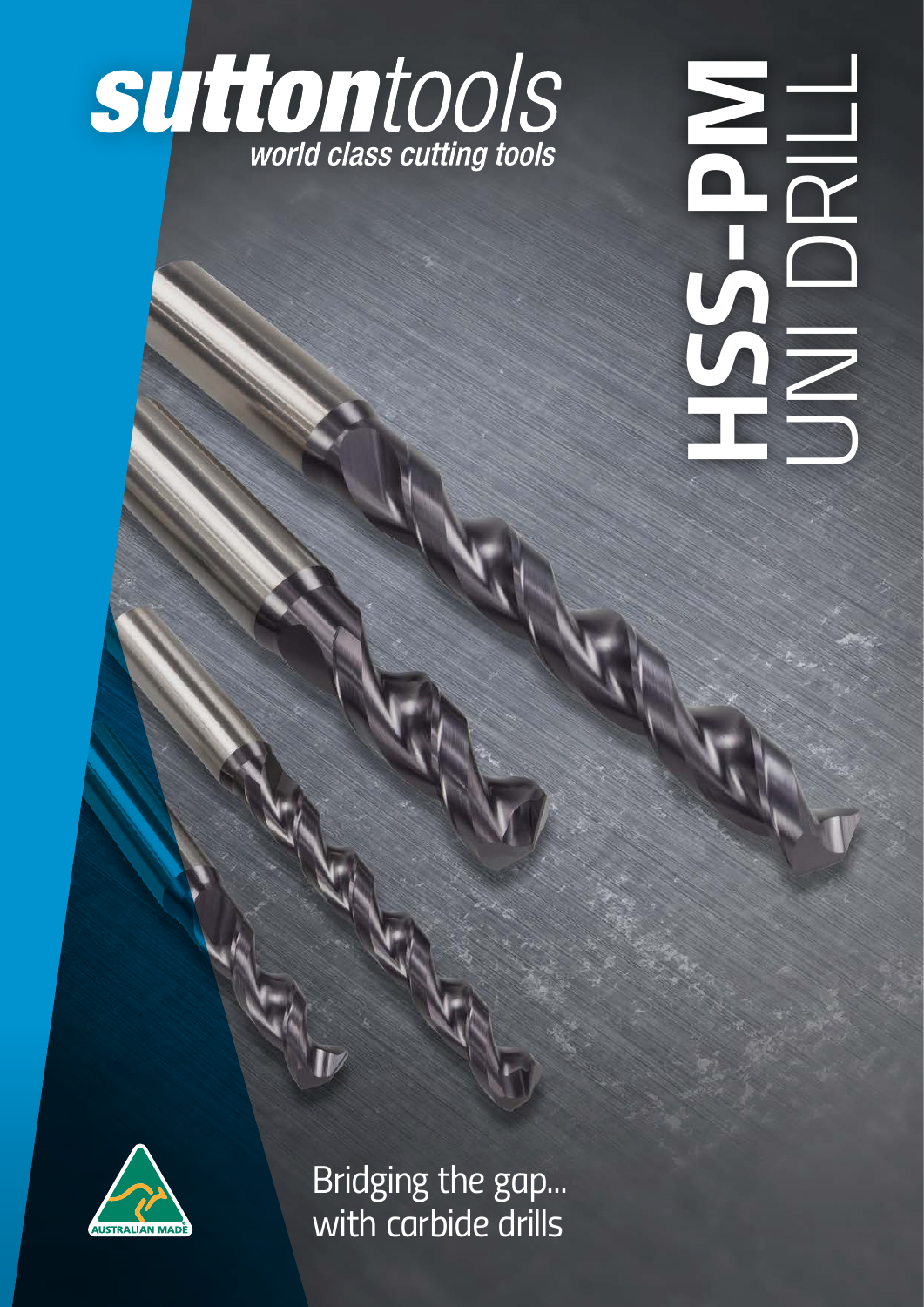## *Product Information*

*The 130° four facet point with a web profile grind combined with a 40º helix and parabolic flute shape produces an extremely strong wedge angle, providing increased stability enabling drilling of accurate straight holes up to 3 x D without pecking.* 

*The above features combined, provides the optimal performance in a wide range of materials, particularly steels to a hardness of 1300 N/mm2 , allowing higher speeds and feeds to be achieved, resulting in higher productivity and bridging the gap with expensive carbide tooling.*

#### *Features*

- *Rigid strong design*
- *High performance solution for wide range of materials*
- *Endmill type plain shank, h7 tolerance, for use in collet chuck*
- *SPM contains Co10%, greater toughness than Carbide & higher performance than HSS Co*

## *Benefits*

- *Capable of drilling 3 times dia without pecking*
- *Significantly reduces cycle times*
- *Self centering, web thinned point*

### *Tool Material*

*Made from Powdered Metallurgy grade of High Speed Steel (SPM) which incorporates a much finer grain & homogeneous structure than conventional HSS, this allows for higher hardness of the tool, whilst maintaining toughness, and capable of operating at high cutting edge temperatures.*

## *Point Geometry*

*130º four facet drill point with the profile web grind is designed to provide strength at the drill point, whilst maintaining excellent chip flow with optimized CNC generated profile flute shape at 40º helix angle.*

#### *Tool Coating*

*The super smooth Futura Nano coating provides low friction, reducing cutting edge temperature and improving wear resistance.*

## *LEGEND*

*n = rev. per minute v<sub>c</sub>* = cutting speed (SFM) *f = feed (inch/rev) vf = feed rate (inch/min) Ø = diameter (inch)*

```
FORMULAS
n = (v<sub>c</sub> × 12) / (Ø × π)
v<sub>c</sub> = (\emptyset × π × n) / 12
         vf
 = f × n
```
## *Application Guide Speeds & Feeds*

|            |                    | <b>ISO VDI Material Group</b>                            |                                    | <b>Sutton</b>             |                           |                   |                          |                          |                                  |                          |
|------------|--------------------|----------------------------------------------------------|------------------------------------|---------------------------|---------------------------|-------------------|--------------------------|--------------------------|----------------------------------|--------------------------|
| P          | А                  | Steel                                                    |                                    | N                         |                           |                   |                          |                          |                                  |                          |
| M          | R                  | <b>Stainless Steel</b>                                   |                                    | VA                        |                           |                   |                          |                          |                                  |                          |
|            |                    |                                                          |                                    |                           | ⋚                         |                   |                          |                          |                                  |                          |
| K          | F                  | Cast Iron                                                |                                    | GG                        |                           |                   |                          |                          |                                  |                          |
| N          | N                  | Non-Ferrous Metals, Aluminiums & Coppers                 |                                    | AI W                      |                           |                   |                          |                          |                                  |                          |
| s          | S                  | <b>Titaniums &amp; Super Alloys</b>                      |                                    | Ti                        | Νi                        |                   |                          |                          |                                  |                          |
| н          | н                  | Hard Materials ( $\geq 45$ HRC)                          |                                    |                           |                           |                   |                          |                          |                                  |                          |
|            |                    | ^ VDI 3323 material groups can also be determined        |                                    |                           |                           |                   |                          |                          |                                  |                          |
|            |                    | by referring to the workpiece material cross             |                                    |                           |                           |                   |                          |                          |                                  |                          |
|            | reference listing. |                                                          |                                    |                           |                           |                   |                          |                          |                                  |                          |
|            |                    | For expert tooling recommendations, go to:               |                                    |                           |                           |                   |                          |                          |                                  |                          |
|            |                    | www.suttontools.com/expert-tool-selector                 |                                    |                           |                           |                   |                          |                          |                                  |                          |
|            |                    |                                                          |                                    |                           |                           |                   |                          |                          |                                  |                          |
|            |                    |                                                          |                                    |                           |                           |                   |                          |                          |                                  |                          |
|            |                    |                                                          |                                    |                           | <b>Catalogue Code</b>     |                   |                          | D155                     |                                  | D168                     |
|            |                    |                                                          |                                    |                           |                           | <b>Material</b>   |                          | <b>SPM</b>               |                                  | <b>SPM</b>               |
|            |                    |                                                          |                                    |                           | <b>Surface Finish</b>     |                   |                          | <b>TiAIN</b>             |                                  | <b>TiAIN</b>             |
|            |                    |                                                          |                                    |                           | <b>Sutton Designation</b> |                   |                          | UNI                      |                                  | UNI                      |
|            |                    |                                                          |                                    |                           |                           | <b>Geometry</b>   |                          | <b>R40</b>               |                                  | <b>R40</b>               |
|            |                    |                                                          |                                    |                           | <b>Drilling Depth</b>     |                   |                          | ≤ 3xØ                    |                                  | ≤ 5xØ                    |
|            |                    |                                                          |                                    | <b>Condition</b>          |                           | N/mm <sup>2</sup> |                          | Feed #                   |                                  |                          |
| <b>ISO</b> | VDI^<br>3323       | <b>Material</b>                                          |                                    |                           | HB                        |                   | Vc                       |                          | Vc                               | Feed #                   |
|            | 1                  | Steel - Non-alloy,                                       | $~15$ %C                           | A                         | 125                       | 440               | 65                       | 6                        | 60                               | 7                        |
|            | $\overline{2}$     | cast & free cutting                                      | $~10.45$ %C                        | $\boldsymbol{\mathsf{A}}$ | 190                       | 640               | 55                       | 6                        | 45                               | 7                        |
|            | $\overline{3}$     |                                                          |                                    | QT                        | 250                       | 840               | 50                       | 6                        | 45                               | 7                        |
|            | 4<br>5             |                                                          | $~1$ - 0.75 %C                     | Α                         | 270                       | 910               | 50<br>25                 | 6<br>6                   | 45<br>20                         | 7<br>6                   |
|            | 6                  | Steel - Low alloy & cast                                 |                                    | QT                        | 300                       | 1010<br>610       |                          |                          |                                  |                          |
| P          | $\overline{7}$     | < 5% of alloying elements                                |                                    | A<br>QT                   | 180                       |                   | 50<br>35                 | 6<br>6                   | 45<br>30                         | 7<br>7                   |
|            | 8                  |                                                          |                                    | QT                        | 275<br>300                | 930<br>1010       | 25                       | 6                        | 20                               | 6                        |
|            | 9                  |                                                          |                                    | QT                        | 350                       | 1180              | 15                       | 5                        | 12                               | 6                        |
|            | 10                 | Steel - High alloy, cast & tool                          |                                    | A                         | 200                       | 680               | 25                       | 6                        | 20                               | 6                        |
|            | 11                 |                                                          |                                    | HT                        | 325                       | 1100              | 15                       | 5                        | 12                               | 6                        |
|            | 12                 | Steel - Corrosion                                        | Ferritic / Martensitic             | A                         | 200                       | 680               | 14                       | 4                        | 10                               | 3                        |
|            | 13                 | resistant & cast                                         | Martensitic                        | QT                        | 240                       | 810               | 15                       | 5                        | 12                               | 6                        |
|            | 14.1               | <b>Stainless Steel</b>                                   | <b>Austenitic</b>                  | AH                        | 180                       | 610               | 16                       | 5                        | 10                               | 4                        |
| M          | 14.2               |                                                          | <b>Duplex</b>                      |                           | 250                       | 840               | 12                       | 5                        | 8                                | 4                        |
|            | 14.3               |                                                          | <b>Precipitation Hardening</b>     |                           | 250                       | 840               | 14                       | 4                        | 10                               | з                        |
|            | 15                 | Cast Iron - Grey (GG)                                    | <b>Ferritic / Pearlitic</b>        |                           | 180                       | 610               | 44                       | 6                        | 40                               | 6                        |
|            | 16                 |                                                          | Pearlitic                          |                           | 260                       | 880               | 39                       | 6                        | 35                               | 6                        |
|            | 17                 | Cast Iron - Nodular                                      | Ferritic                           |                           | 160                       | 570               | 44                       | 5                        | 40                               | 5                        |
| K          | 18                 | (GGG)                                                    | Pearlitic                          |                           | 250                       | 840               | 44                       | 5                        | 40                               | 5                        |
|            | 19                 | <b>Cast Iron - Malleable</b>                             | Ferritic                           |                           | 130                       | 460               | 44                       | 5                        | 40                               | 5                        |
|            | 20                 |                                                          | Pearlitic                          |                           | 230                       | 780               | 44                       | 5                        | 40                               | 5                        |
|            | 21                 | Aluminum & Magnesium                                     | Non Heat Treatable                 |                           | 60                        | 210               | 88                       | 5                        | 80                               | 5                        |
|            | 22                 | - wrought alloy                                          | <b>Heat Treatable</b>              | AH                        | 100                       | 360               | 88                       | 5                        | 80                               | 5                        |
|            | 23                 | Aluminum & Magnesium                                     | Non Heat Treatable                 |                           | 75                        | 270               | 53                       | 5                        | 48                               | 5                        |
|            | 24                 | - cast alloy ≤ 12% Si                                    | <b>Heat Treatable</b>              | AH                        | 90                        | 320               | 53                       | 5                        | 48                               | 5                        |
| N          | 25                 | Al & Mg - cast alloy >12% Si                             | Non Heat Treatable                 |                           | 130                       | 460               | $\blacksquare$           | $\qquad \qquad -$        | 30                               | 6                        |
|            | 26                 | Copper & Cu alloys                                       | Free cutting, Pb > 1%              |                           | 110                       | 390               | 39                       | 4                        | 35                               | 4                        |
|            | 27                 | (Brass/Bronze)                                           | Brass (CuZn, CuSnZn)               |                           | 90                        | 320               | 44                       | 5                        | 40                               | 5                        |
|            | 28                 |                                                          | Bronze (CuSn)                      |                           | 100                       | 360               | 33                       | 4                        | 30                               | 5                        |
|            | 29                 | Non-metallic - Thermosetting & fiber-reinforced plastics |                                    |                           |                           |                   | 70                       | 5                        | 60                               | 4                        |
|            | 30                 | Non-metallic - Hard rubber, wood etc.                    |                                    |                           |                           |                   |                          | $\overline{a}$           |                                  |                          |
|            | 31                 | High temp. alloys                                        | Fe based                           | A                         | 200                       | 680               | $\overline{\phantom{0}}$ | $\overline{a}$           |                                  | $\qquad \qquad -$        |
|            | 32                 |                                                          |                                    | AH                        | 280                       | 950               | $\overline{\phantom{a}}$ | $\overline{\phantom{a}}$ | $\qquad \qquad \blacksquare$     | $\overline{\phantom{0}}$ |
|            | 33                 |                                                          | Ni / Co based                      | Α                         | 250                       | 840               | 8                        | 4                        | 8                                | 4                        |
|            | 34                 |                                                          |                                    | AН                        | 350                       | 1180              |                          |                          |                                  |                          |
|            | 35                 |                                                          |                                    | С                         | 320                       | 1080              | $\overline{a}$           | -<br>$\overline{a}$      | $\overline{a}$<br>$\overline{a}$ |                          |
| s          | 36                 | <b>Titanium &amp; Ti alloys</b>                          | <b>CP Titanium</b><br>Alpha alloys |                           | 400 MPa                   |                   | 9                        | 4                        | 9                                | 4                        |
|            | 37.1<br>37.2       |                                                          | Alpha / Beta                       |                           | 860 MPa<br>960 MPa        |                   | $\overline{\phantom{0}}$ | $\overline{\phantom{0}}$ | $\overline{\phantom{a}}$         | $\overline{\phantom{0}}$ |
|            | 37.3               |                                                          | alloys                             | А<br>AH                   | 1170 MPa                  |                   | $\overline{\phantom{a}}$ | $\qquad \qquad -$        | $\overline{\phantom{a}}$         | $\overline{\phantom{0}}$ |
|            | 37.4               |                                                          | Beta alloys                        | А                         | 830 MPa                   |                   |                          |                          |                                  |                          |
|            | 37.5               |                                                          |                                    | AН                        | 1400 MPa                  |                   |                          | $\overline{a}$           |                                  |                          |
|            | 38.1               | Hardened steel                                           |                                    | НT                        | 45 HRC                    |                   | 10                       | 4                        | 8                                | 4                        |
|            | 38.2               |                                                          |                                    | НT                        | 55 HRC                    |                   | $\overline{\phantom{a}}$ | $\overline{a}$           |                                  | $\overline{\phantom{0}}$ |
|            | 39.1               |                                                          |                                    | НT                        | 58 HRC                    |                   | $\overline{\phantom{a}}$ | $\overline{\phantom{a}}$ | ۰                                | -                        |
| н          | 39.2               |                                                          |                                    | НT                        | 62 HRC                    |                   | $\overline{\phantom{a}}$ | $\overline{\phantom{a}}$ | -                                | -                        |
|            | 40                 | Cast Iron                                                | Chilled                            | С                         | 400                       | 1350              | 39                       | 6                        | 35                               | 6                        |
|            | 41                 |                                                          |                                    | HT                        | <b>55 HRC</b>             |                   |                          |                          |                                  |                          |

Condition: A *(Annealed),* AH *(Age Hardened),* C *(Cast),* HT *(Hardened & Tempered),* QT *(Quenched & Tempered) Bold = Optimal | Regular = Effective*

|      | <b>Feed Table (f) (mm/rev)</b> |                |       |       |       |       |       |       |       |      |  |  |  |
|------|--------------------------------|----------------|-------|-------|-------|-------|-------|-------|-------|------|--|--|--|
|      | Feed #                         |                |       |       |       |       |       |       |       |      |  |  |  |
| Ø    | 1                              | $\overline{ }$ | 3     | 4     | 5     | 6     | 7     | 8     | 9     | 10   |  |  |  |
| 2.0  | 0.020                          | 0.025          | 0.030 | 0.040 | 0.050 | 0.060 | 0.075 | 0.095 | 0.120 | 0.15 |  |  |  |
| 3.0  | 0.030                          | 0.035          | 0.045 | 0.055 | 0.070 | 0.090 | 0.110 | 0.135 | 0.17  | 0.21 |  |  |  |
| 4.0  | 0.040                          | 0.045          | 0.060 | 0.075 | 0.090 | 0.115 | 0.140 | 0.18  | 0.22  | 0.27 |  |  |  |
| 5.0  | 0.045                          | 0.055          | 0.070 | 0.090 | 0.110 | 0.135 | 0.17  | 0.21  | 0.26  | 0.32 |  |  |  |
| 6.0  | 0.055                          | 0.065          | 0.080 | 0.100 | 0.125 | 0.16  | 0.19  | 0.24  | 0.30  | 0.37 |  |  |  |
| 8.0  | 0.070                          | 0.085          | 0.105 | 0.130 | 0.16  | 0.20  | 0.25  | 0.31  | 0.38  | 0.47 |  |  |  |
| 10.0 | 0.085                          | 0.105          | 0.125 | 0.16  | 0.19  | 0.24  | 0.30  | 0.37  | 0.46  | 0.56 |  |  |  |
| 12.0 | 0.095                          | 0.120          | 0.15  | 0.18  | 0.23  | 0.28  | 0.34  | 0.42  | 0.52  | 0.64 |  |  |  |
| 16.0 | 0.125                          | 0.15           | 0.19  | 0.23  | 0.29  | 0.36  | 0.44  | 0.54  | 0.66  | 0.82 |  |  |  |
| 20.0 | 0.15                           | 0.18           | 0.23  | 0.28  | 0.34  | 0.42  | 0.52  | 0.64  | 0.80  | 0.98 |  |  |  |
| 25.0 | 0.18                           | 0.22           | 0.27  | 0.33  | 0.41  | 0.50  | 0.60  | 0.74  | 0.90  | 1.10 |  |  |  |
| 32.0 | 0.23                           | 0.27           | 0.33  | 0.41  | 0.50  | 0.60  | 0.74  | 0.88  | 1.10  | 1.30 |  |  |  |
| 38.0 | 0.26                           | 0.32           | 0.38  | 0.46  | 0.56  | 0.68  | 0.82  | 1.00  | 1.20  | 1.45 |  |  |  |
| 45.0 | 0.30                           | 0.36           | 0.43  | 0.52  | 0.64  | 0.76  | 0.92  | 1.10  | 1.35  | 1.60 |  |  |  |
| 52.0 | 0.33                           | 0.40           | 0.48  | 0.58  | 0.70  | 0.84  | 1.00  | 1.20  | 1.45  | 1.75 |  |  |  |
| 63.0 | 0.39                           | 0.47           | 0.56  | 0.67  | 0.80  | 0.96  | 1.14  | 1.35  | 1.65  | 1.95 |  |  |  |

**2 www.suttontools.com**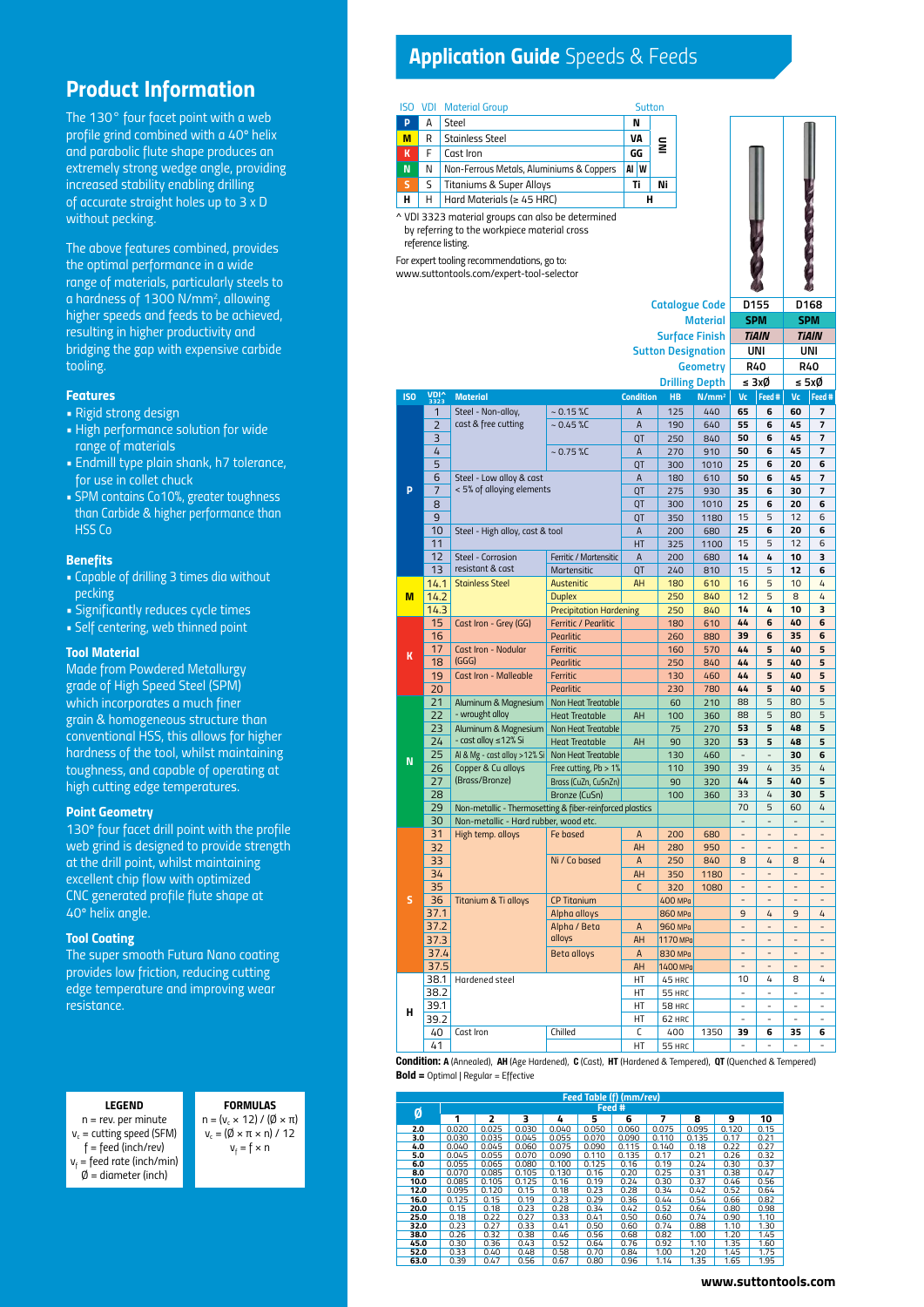## *Bridging the gap*

*Solid Carbide drills are not always cost effective on small batch sizes or less than perfect machines, and HSS drills don't always meet the demands of the component to be machined. It is this area the R40 UNI drill has distinct benefits, not only does it bridge the gap between carbide and HSS drills, but to out perform carbide in some applications, with lower tool costs and shorter cycle time.*



| <b>Application:</b>    | <b>Drilling</b>       |
|------------------------|-----------------------|
| Workpiece:             | Pre-harden Mold Steel |
| Material:              | AISI-P20              |
| Hardness:              | 32 HRc                |
| Machine:               | <b>HAAS VF2 SS</b>    |
| Spindle:               | BT40 ER Collet        |
| <b>Coolant Supply:</b> | External              |
| Tool Diameter (mm):    | 8                     |

## *Results*

| <b>Drill Type</b>              | <b>Carbide Drill</b><br><b>Universal</b> | <b>R40 UNI</b>  |
|--------------------------------|------------------------------------------|-----------------|
| <b>Material</b>                | <b>Carbide</b>                           | <b>HSS-PM</b>   |
| <b>Drill Size</b>              | 8 <sub>mm</sub>                          | 8 <sub>mm</sub> |
| V.:                            | 80m/min                                  | 45m/min         |
| n:                             | 3180rev/min                              | 1789rev/min     |
| f.:                            | $0.13$ mm/rev                            | $0.20$ mm/rev   |
| $V_f$ :                        | 413mm/min                                | 358mm/min       |
| a.:                            | 20mm/depth                               | 20mm/depth      |
| <b>Tool Cost</b>               | \$74.44                                  | \$37.50         |
| <b>Cutting Time</b> (per hole) | 2.9 secs                                 | $3.4$ secs      |



## *Case Study 1 Case Study 2*

## *Set Up Set Up*

|                           | <b>Material:</b> Inconel 625  |
|---------------------------|-------------------------------|
|                           | <b>Tool:</b> HSS-PM UNI Drill |
| <b>Tool Diameter:</b> 2.8 |                               |
|                           |                               |

## *Results*

| <b>Drill Type</b> | <b>R40 UNI</b>    |
|-------------------|-------------------|
| <b>Material</b>   | <b>HSS-PM</b>     |
| <b>Drill Size</b> | 2.8 <sub>mm</sub> |
| V.:               | 6m/min            |
| n:                | 681rev/min        |
| fz:               | 0.06mm/rev        |
| V <sub>f</sub> :  | 38mm/min          |
| a.:               | 10mm/depth        |
| <b>Tool Life</b>  | 120 holes         |





*Component Material: Inconel 625*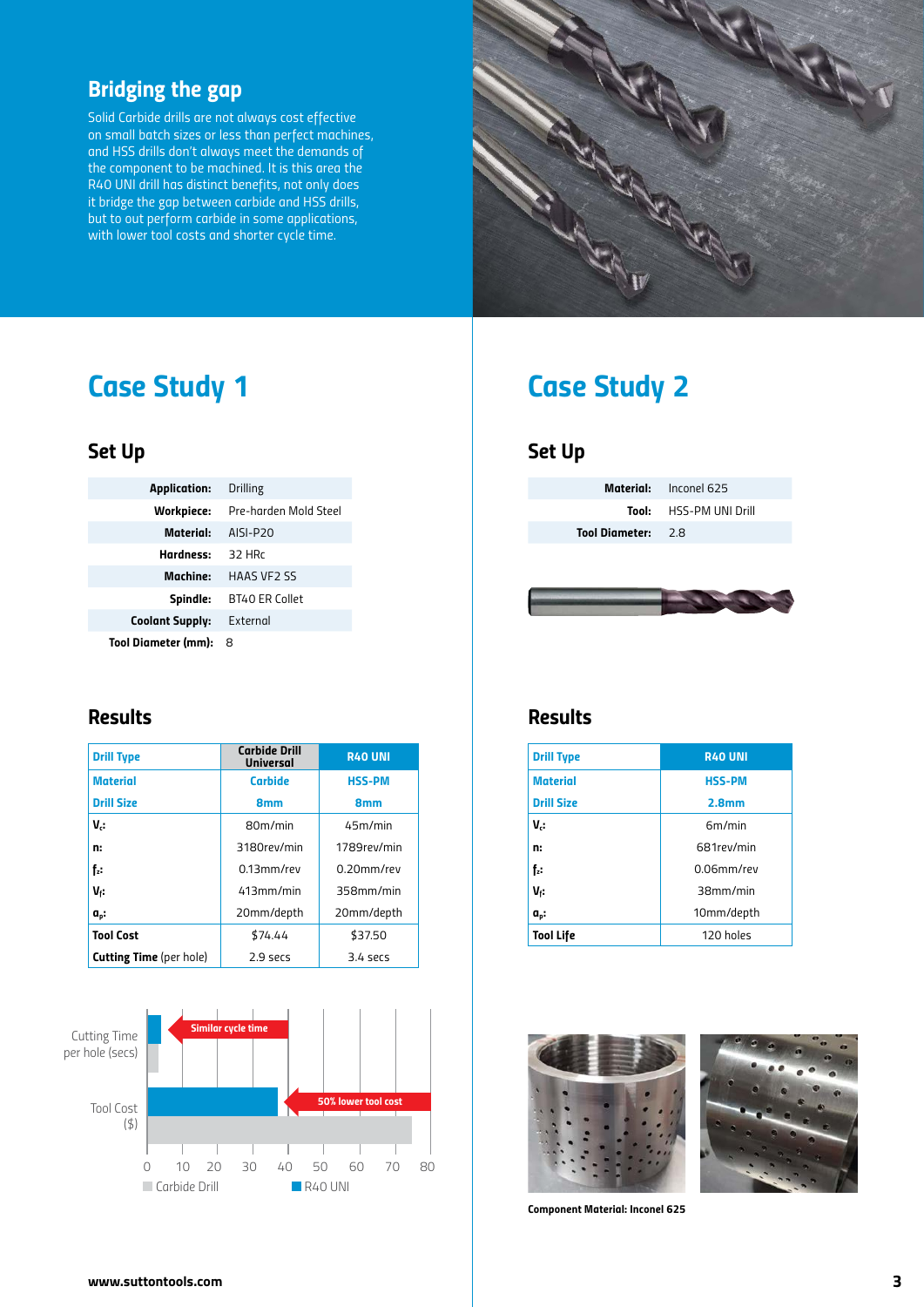- *SPM offers superior performance*
- *Suitable for production drilling as an alternative to carbide drills*
- *Suitable for materials up to 1500N/mm2*
- *Point geometry ensures high strength & short chips*
- *Endmill shank for greater accuracy*
- *TiAlN for longer tool life*





**P** *Steel* **M** *Stainless Steel* **K** *Cast Iron* **N** *Non-Ferrous Metals* **S** *Titanium & Super Alloys* **H** *Hard Materials*

| Size Ref.                           | $d1$ (h8) | Т, | $\mathbf{l}_{2}$ | $\mathbf{d}_{2}$ | Item $#$                                                                                                                                                                                                                                                                               | <b>Size Ref.</b> | $d_1(h8)$     | Т, | $\mathbf{l}_2$ | $\mathbf{d}_{2}$ | Item#                 |
|-------------------------------------|-----------|----|------------------|------------------|----------------------------------------------------------------------------------------------------------------------------------------------------------------------------------------------------------------------------------------------------------------------------------------|------------------|---------------|----|----------------|------------------|-----------------------|
| 0100                                | 1.0       | 38 | 6                | 3                | D155 0100                                                                                                                                                                                                                                                                              | 0500             | 5.0           | 62 | 26             | $\,$ 6           | D155 0500             |
| 0110                                | 1.1       | 39 | $\overline{7}$   | 3                | D155 0110                                                                                                                                                                                                                                                                              | 0510             | 5.1           | 62 | 26             | $\sqrt{6}$       | D155 0510             |
| 0120                                | 1.2       | 40 | 8                | 3                | D155 0120                                                                                                                                                                                                                                                                              | 0520             | 5.2           | 62 | 26             | 6                | D155 0520             |
| 0130                                | 1.3       | 40 | 8                | 3                | D155 0130                                                                                                                                                                                                                                                                              | 0530             | 5.3           | 62 | 26             | 6                | D155 0530             |
| 0140                                | 1.4       | 41 | 9                | 3                | D155 0140                                                                                                                                                                                                                                                                              | 0540             | 5.4           | 66 | 28             | 6                | D155 0540             |
| 0150                                | 1.5       | 41 | 9                | 3                | D155 0150                                                                                                                                                                                                                                                                              | 0550             | 5.5           | 66 | 28             | 6                | D155 0550             |
| 0160                                | 1.6       | 42 | 10               | 3                | D155 0160                                                                                                                                                                                                                                                                              | 0560             | 5.6           | 66 | 28             | 6                | D155 0560             |
| 0170                                | 1.7       | 42 | 10               | 3                | D155 0170                                                                                                                                                                                                                                                                              | 0570             | 5.7           | 66 | 28             | $\sqrt{6}$       | D155 0570             |
| 0180                                | 1.8       | 43 | 11               | 3                | D155 0180                                                                                                                                                                                                                                                                              | 0580             | 5.8           | 66 | 28             | 6                | D155 0580             |
| 0190                                | 1.9       | 43 | 11               | 3                | D155 0190                                                                                                                                                                                                                                                                              | 0590             | 5.9           | 66 | 28             | 6                | D155 0590             |
| 0200                                | 2.0       | 44 | 12               | 3                | D155 0200                                                                                                                                                                                                                                                                              | 0600             | 6.0           | 66 | 28             | 6                | D155 0600             |
| 0210                                | 2.1       | 44 | 12               | 3                | D155 0210                                                                                                                                                                                                                                                                              | 0610             | 6.1           | 70 | 31             | 8                | D155 0610             |
| 0220                                | 2.2       | 45 | 13               | 3                | D155 0220                                                                                                                                                                                                                                                                              | 0620             | 6.2           | 70 | 31             | 8                | D155 0620             |
| 0230                                | 2.3       | 45 | 13               | 3                | D155 0230                                                                                                                                                                                                                                                                              | 0630             | 6.3           | 70 | 31             | 8                | D155 0630             |
| 0240                                | 2.4       | 46 | 14               | 3                | D155 0240                                                                                                                                                                                                                                                                              | 0640             | 6.4           | 70 | 31             | 8                | D155 0640             |
| 0250                                | 2.5       | 46 | 14               | 3                | D155 0250                                                                                                                                                                                                                                                                              | 0650             | 6.5           | 70 | 31             | 8                | D155 0650             |
| 0260                                | 2.6       | 46 | 14               | 3                | D155 0260                                                                                                                                                                                                                                                                              | 0660             | 6.6           | 70 | 31             | 8                | D155 0660             |
| 0270                                | 2.7       | 46 | 16               | 3                | D155 0270                                                                                                                                                                                                                                                                              | 0670             | 6.7           | 70 | 31             | 8                | D155 0670             |
| 0280                                | 2.8       | 46 | 16               | 3                | D155 0280                                                                                                                                                                                                                                                                              | 0680             | 6.8           | 74 | 34             | 8                | D155 0680             |
| 0290                                | 2.9       | 46 | 16               | 3                | D155 0290                                                                                                                                                                                                                                                                              | 0690             | 6.9           | 74 | 34             | 8                | D155 0690             |
| 0300                                | 3.0       | 46 | 16               | 3                | D155 0300                                                                                                                                                                                                                                                                              | 0700             | 7.0           | 74 | 34             | 8                | D155 0700             |
| 0310                                | 3.1       | 49 | 18               | 4                | D155 0310                                                                                                                                                                                                                                                                              | 0710             | 7.1           | 74 | 34             | 8                | D155 0710             |
| 0320                                | 3.2       | 49 | 18               | 4                | D155 0320                                                                                                                                                                                                                                                                              | 0720             | 7.2           | 74 | 34             | 8                | D155 0720             |
| 0330                                | 3.3       | 49 | 18               | 4                | D155 0330                                                                                                                                                                                                                                                                              | 0730             | 7.3           | 74 | 34             | 8                | D155 0730             |
| 0340                                | 3.4       | 52 | 20               | 4                | D155 0340                                                                                                                                                                                                                                                                              | 0740             | 7.4           | 74 | 34             | 8                | D155 0740             |
| 0350                                | 3.5       | 52 | 20               | 4                | D155 0350                                                                                                                                                                                                                                                                              | 0750             | 7.5           | 74 | 34             | 8                | D155 0750             |
| 0360                                | 3.6       | 52 | 20               | 4                | D155 0360                                                                                                                                                                                                                                                                              | 0760             | 7.6           | 79 | 37             | 8                | D155 0760             |
| 0370                                | 3.7       | 52 | 20               | 4                | D155 0370                                                                                                                                                                                                                                                                              | 0770             | 7.7           | 79 | 37             | 8                | D155 0770             |
| 0380                                | 3.8       | 55 | 22               | 4                | D155 0380                                                                                                                                                                                                                                                                              | 0780             | 7.8           | 79 | 37             | 8                | D155 0780             |
| 0390                                | 3.9       | 55 | 22               | 4                | D155 0390                                                                                                                                                                                                                                                                              | 0790             | 7.9           | 79 | 37             | 8                | D155 0790             |
| 0400                                | 4.0       | 55 | 22               | 4                | D155 0400                                                                                                                                                                                                                                                                              | 0800             | 8.0           | 79 | 37             | 8                | D155 0800             |
| 0410                                | 4.1       | 55 | 22               | 6                | D155 0410                                                                                                                                                                                                                                                                              | 0810             | 8.1           | 79 | 37             | 10               | D155 0810             |
| 0420                                | 4.2       | 55 | 22               | 6                | D155 0420                                                                                                                                                                                                                                                                              | 0820             | 8.2           | 79 | 37             | 10               | D155 0820             |
| 0430                                | 4.3       | 58 | 24               | 6                | D155 0430                                                                                                                                                                                                                                                                              | 0830             | 8.3           | 79 | 37             | 10               | D155 0830             |
| 0440                                | 4.4       | 58 | 24               | 6                | D155 0440                                                                                                                                                                                                                                                                              | 0840             | 8.4           | 79 | 37             | 10               | D155 0840             |
| 0450                                | 4.5       | 58 | 24               | 6                | D155 0450                                                                                                                                                                                                                                                                              | 0850             | 8.5           | 79 | 37             | 10               | D155 0850             |
| 0460                                | 4.6       | 58 | 24               | 6                | D155 0460                                                                                                                                                                                                                                                                              | 0860             | 8.6           | 84 | 40             | 10               | D155 0860             |
| 0470                                | 4.7       | 58 | 24               | 6                | D155 0470                                                                                                                                                                                                                                                                              | 0870             | 8.7           | 84 | 40             | 10               | D155 0870             |
| 0480                                | 4.8       | 62 | 26               | 6                | D155 0480                                                                                                                                                                                                                                                                              | 0880             | 8.8           | 84 | 40             | 10               | D155 0880             |
| 0490                                | 4.9       | 62 | 26               | 6                | D155 0490                                                                                                                                                                                                                                                                              | 0890             | 8.9           | 84 | 40             | 10               | D155 0890             |
| <b>ISO</b>                          |           | Þ  |                  |                  | M<br>K                                                                                                                                                                                                                                                                                 | $\mathbf{N}$     |               |    |                | s                | н                     |
| <b>VDI 3323</b><br>D <sub>155</sub> | $\bullet$ |    |                  |                  | 1 2 3 4 5 6 7 8 9 10 11 12 13 141, 142 143 15 16 17 18 19 20 21 22 23 24 25 26 27 28 29 30 31 32 33 34 35 36 371 322 33 34 35 36 371 322 33 34 35 36 371 322 33 34 35 36 371 322 33 34 35 36 371 322 33 34 35 36 371 322 33 34<br><u>alalalalalalolalololololalalalalalalolololala</u> |                  | $ 0 $ o $ 0 $ |    | $\Omega$       | $\Omega$         | $\bullet$<br>$\Omega$ |

*Catalogue Code D155*

*Product Group A1502 Material* **SPM** *Surface Finish TiAlN Sutton Designation UNI Geometry R40 Point Type 130° 4 Facet Form B*

*Shank Tolerance h7*



• *Optimal* • *Effective*

*D155*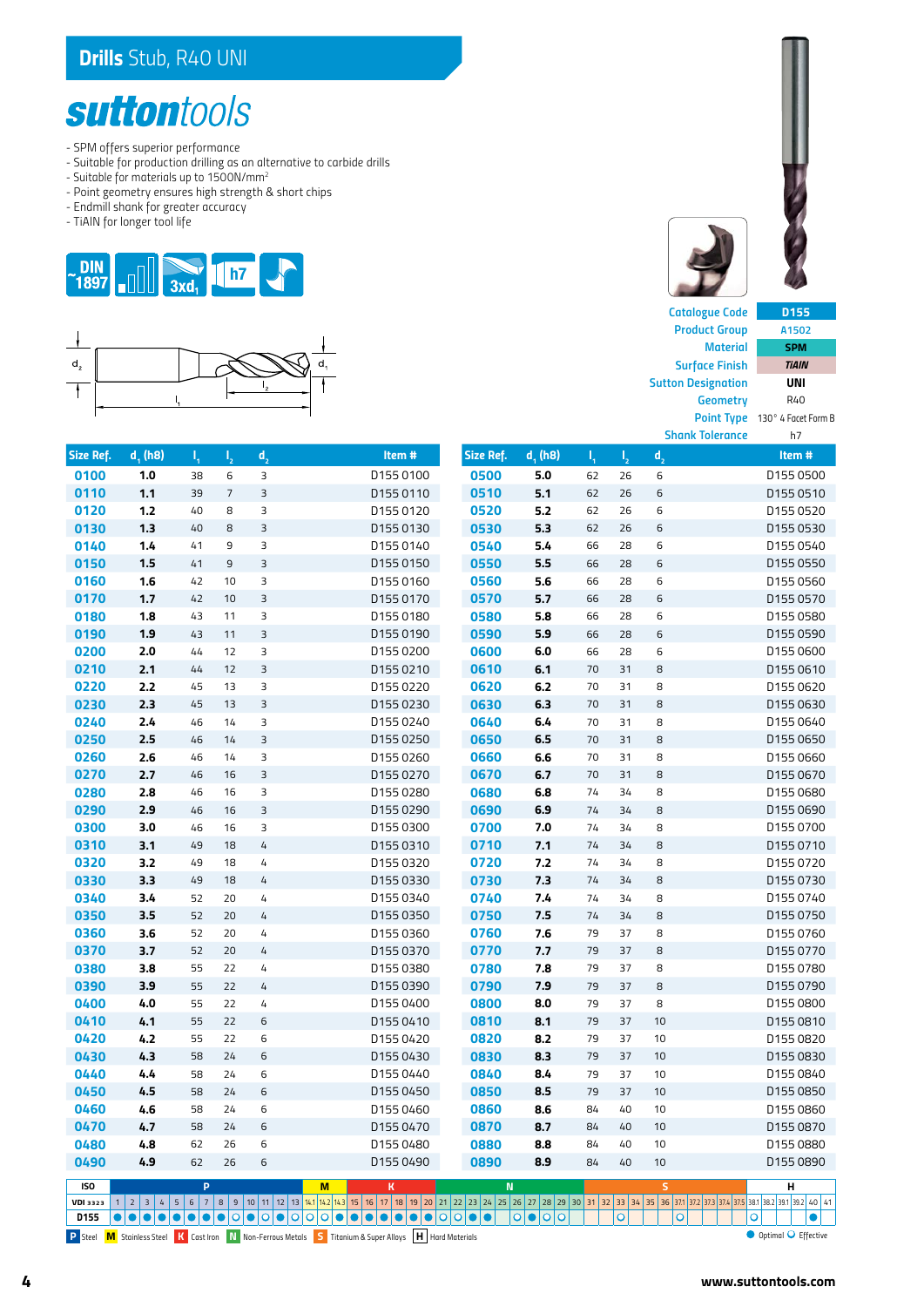- *SPM offers superior performance*
- *Suitable for production drilling as an alternative to carbide drills*
- *Suitable for materials up to 1500N/mm2*
- *Point geometry ensures high strength & short chips*
- *Endmill shank for greater accuracy*
- *TiAlN for longer tool life*





| Size Ref.  | $d_{1}(m7)$ | Т,       | Τ, | $\mathbf{d}_{2}$ | Item #                                                                                                | Size Ref. | $d_{1}(m7)$ | Ц.  | $\mathbf{l}$ , | $\mathbf{d}_{2}$ |             | <b>Item</b>        |
|------------|-------------|----------|----|------------------|-------------------------------------------------------------------------------------------------------|-----------|-------------|-----|----------------|------------------|-------------|--------------------|
| 0900       | 9.0         | 84       | 40 | 10               | D155 0900                                                                                             | 1300      | 13.0        | 102 | 51             | 12               |             | D1551              |
| 0910       | 9.1         | 84       | 40 | 10               | D155 0910                                                                                             | 1350      | 13.5        | 107 | 54             | 16               |             | D1551              |
| 0920       | 9.2         | 84       | 40 | 10               | D155 0920                                                                                             | 1400      | 14.0        | 107 | 54             | 16               |             | D1551              |
| 0930       | 9.3         | 84       | 40 | 10               | D155 0930                                                                                             | 1450      | 14.5        | 111 | 56             | 16               |             | D1551              |
| 0940       | 9.4         | 84       | 40 | 10               | D155 0940                                                                                             | 1500      | 15.0        | 111 | 56             | 16               |             | D1551              |
| 0950       | 9.5         | 84       | 40 | 10               | D155 0950                                                                                             | 1550      | 15.5        | 115 | 58             | 16               |             | D1551              |
| 0960       | 9.6         | 89       | 43 | 10               | D155 0960                                                                                             | 1600      | 16.0        | 115 | 58             | 16               |             | D1551              |
| 0970       | 9.7         | 89       | 43 | 10               | D155 0970                                                                                             | 1650      | 16.5        | 119 | 60             | 20               |             | D1551              |
| 0980       | 9.8         | 89       | 43 | 10               | D155 0980                                                                                             | 1700      | 17.0        | 119 | 60             | 20               |             | D1551              |
| 0990       | 9.9         | 89       | 43 | 10               | D155 0990                                                                                             | 1750      | 17.5        | 123 | 62             | 20               |             | D1551              |
| 1000       | 10.0        | 89       | 43 | 10               | D155 1000                                                                                             | 1800      | 18.0        | 123 | 62             | 20               |             | D1551              |
| 1010       | 10.1        | 89       | 43 | 10               | D155 1010                                                                                             | 1850      | 18.5        | 127 | 64             | 20               |             | D1551              |
| 1020       | 10.2        | 89       | 43 | 10               | D155 1020                                                                                             | 1900      | 19.0        | 127 | 64             | 20               |             | D1551              |
| 1030       | 10.3        | 89       | 43 | 10               | D155 1030                                                                                             | 1950      | 19.5        | 131 | 66             | 20               |             | D <sub>155</sub> 1 |
| 1040       | 10.4        | 89       | 43 | 10               | D155 1040                                                                                             | 2000      | 20.0        | 131 | 66             | 20               |             | D1552              |
| 1050       | 10.5        | 89       | 43 | 10               | D155 1050                                                                                             |           |             |     |                |                  |             |                    |
| 1060       | 10.6        | 95       | 47 | 12               | D155 1060                                                                                             |           |             |     |                |                  |             |                    |
| 1070       | 10.7        | 95       | 47 | 12               | D155 1070                                                                                             |           |             |     |                |                  |             |                    |
| 1080       | 10.8        | 95       | 47 | 12               | D155 1080                                                                                             |           |             |     |                |                  |             |                    |
| 1090       | 10.9        | 95       | 47 | 12               | D155 1090                                                                                             |           |             |     |                |                  |             |                    |
| 1100       | 11.0        | 95       | 47 | 12               | D155 1100                                                                                             |           |             |     |                |                  |             |                    |
| 1110       | 11.1        | 95       | 47 | 12               | D155 1110                                                                                             |           |             |     |                |                  |             |                    |
| 1120       | 11.2        | 95       | 47 | 12               | D155 1120                                                                                             |           |             |     |                |                  |             |                    |
| 1130       | 11.3        | 95       | 47 | 12               | D155 1130                                                                                             |           |             |     |                |                  |             |                    |
| 1140       | 11.4        | 95       | 47 | 12               | D155 1140                                                                                             |           |             |     |                |                  |             |                    |
| 1150       | 11.5        | 95       | 47 | 12               | D155 1150                                                                                             |           |             |     |                |                  |             |                    |
| 1160       | 11.6        | 95       | 47 | 12               | D155 1160                                                                                             |           |             |     |                |                  |             |                    |
| 1170       | 11.7        | 95       | 47 | 12               | D155 1170                                                                                             |           |             |     |                |                  |             |                    |
| 1180       | 11.8        | 95       | 47 | 12               | D155 1180                                                                                             |           |             |     |                |                  |             |                    |
| 1190       | 11.9        | 102      | 51 | 12               | D155 1190                                                                                             |           |             |     |                |                  |             |                    |
| 1200       | 12.0        | 102      | 51 | 12               | D155 1200                                                                                             |           |             |     |                |                  |             |                    |
| 1210       | 12.1        | 102      | 51 | 12               | D155 1210                                                                                             |           |             |     |                |                  |             |                    |
| 1220       | 12.2        | 102      | 51 | 12               | D155 1220                                                                                             |           |             |     |                |                  |             |                    |
| 1230       | 12.3        | 102      | 51 | 12               | D155 1230                                                                                             |           |             |     |                |                  |             |                    |
| 1240       | 12.4        | 102      | 51 | 12               | D155 1240                                                                                             |           |             |     |                |                  |             |                    |
| 1250       | 12.5        | 102      | 51 | 12               | D155 1250                                                                                             |           |             |     |                |                  |             |                    |
| 1260       | 12.6        | 102      | 51 | 12               | D155 1260                                                                                             |           |             |     |                |                  |             |                    |
| 1270       | 12.7        | 102      | 51 | 12               | D155 1270                                                                                             |           |             |     |                |                  |             |                    |
| 1280       | 12.8        | 102      | 51 | 12               | D155 1280                                                                                             |           |             |     |                |                  |             |                    |
| 1290       | 12.9        | 102      | 51 | 12               | D155 1290                                                                                             |           |             |     |                |                  |             |                    |
| <b>ISO</b> |             | <b>P</b> |    |                  | K<br>M                                                                                                | N         |             |     |                | $\mathsf{s}$     |             | н                  |
|            |             |          |    |                  |                                                                                                       |           |             |     |                |                  |             |                    |
| D155       |             |          |    |                  |                                                                                                       |           | 0 0 0 0     |     | $\circ$        | $\circ$          | O           |                    |
|            |             |          |    |                  | P Steel M Stainless Steel K Cast Iron N Non-Ferrous Metals S Titanium & Super Alloys H Hard Materials |           |             |     |                |                  | Optimal O E |                    |





*Catalogue Code D155 Product Group A1502 Material* **SPM** *Surface Finish TiAlN Sutton Designation UNI Geometry R40*

*Point Type 130° 4 Facet Form B Shank Tolerance h7*

*d2 Item #*

| www.suttontools.com |  |  |
|---------------------|--|--|

• *Optimal* • *Effective*

• *<sup>41</sup>*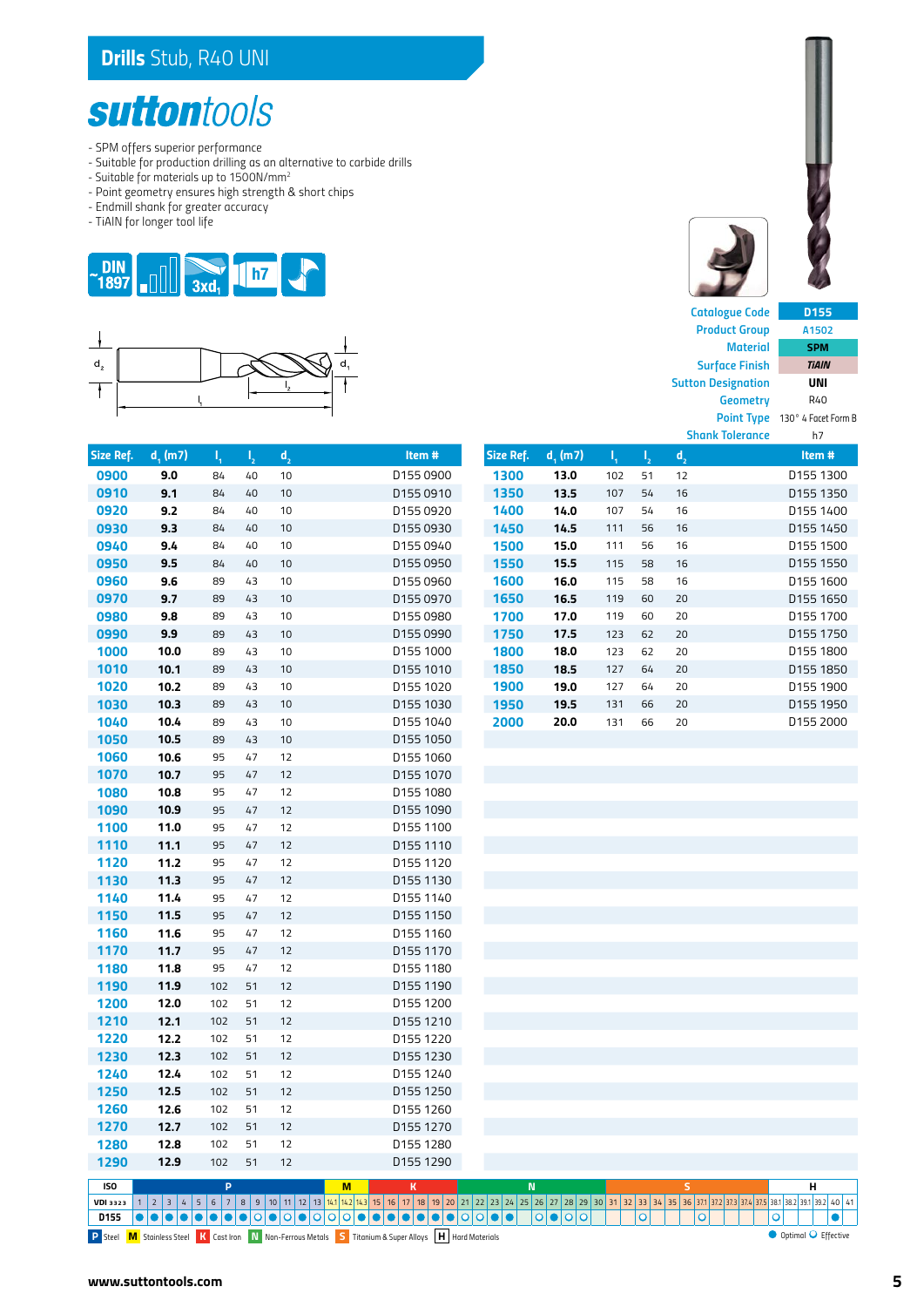- *SPM offers superior performance*
- *Suitable for production drilling as an alternative to carbide drills*
- *Suitable for materials up to 1500N/mm2*
- *Point geometry ensures high strength & short chips*
- *Endmill shank for greater accuracy*
- *TiAlN for longer tool life*





| <b>Size Ref.</b> | d, (h8) | ۱,   | $\mathsf{I}_2$ | $\mathbf{d}_{2}$ | Item#    | <b>Size Ref.</b> | d, (h8) | Т,  | $I_{2}$ | $\mathbf{d}_{2}$ | Item#     |
|------------------|---------|------|----------------|------------------|----------|------------------|---------|-----|---------|------------------|-----------|
| 0100             | 1.0     | 41   | 12             | 3                | D1680100 | 0490             | 4.9     | 86  | 52      | 6                | D1680490  |
| 0110             | 1.1     | 43   | 14             | $\overline{3}$   | D1680110 | 0500             | 5.0     | 86  | 52      | 6                | D1680500  |
| 0120             | 1.2     | 44   | 16             | 3                | D1680120 | 0510             | 5.1     | 86  | 52      | 6                | D1680510  |
| 0130             | 1.3     | $44$ | 16             | 3                | D1680130 | 0520             | 5.2     | 86  | 52      | 6                | D1680520  |
| 0140             | 1.4     | 46   | 18             | 3                | D1680140 | 0530             | 5.3     | 86  | 52      | 6                | D1680530  |
| 0150             | 1.5     | 46   | 18             | 3                | D1680150 | 0540             | 5.4     | 93  | 57      | 6                | D1680540  |
| 0160             | 1.6     | 47   | 20             | 3                | D1680160 | 0550             | 5.5     | 93  | 57      | 6                | D168 0550 |
| 0170             | 1.7     | 47   | 20             | 3                | D1680170 | 0555             | 5.55    | 93  | 57      | 6                | D1680555  |
| 0180             | 1.8     | 49   | 22             | $\overline{3}$   | D1680180 | 0560             | 5.6     | 93  | 57      | 6                | D1680560  |
| 0190             | 1.9     | 49   | 22             | $\overline{3}$   | D1680190 | 0570             | 5.7     | 93  | 57      | 6                | D1680570  |
| 0200             | 2.0     | 49   | 24             | 3                | D1680200 | 0580             | 5.8     | 93  | 57      | 6                | D1680580  |
| 0210             | 2.1     | 49   | 24             | 3                | D1680210 | 0590             | 5.9     | 93  | 57      | 6                | D1680590  |
| 0220             | 2.2     | 53   | 28             | 3                | D1680220 | 0600             | 6.0     | 93  | 57      | 6                | D1680600  |
| 0230             | 2.3     | 53   | 28             | 3                | D1680230 | 0610             | 6.1     | 101 | 63      | 8                | D1680610  |
| 0240             | 2.4     | 57   | 31             | 3                | D1680240 | 0620             | 6.2     | 101 | 63      | 8                | D1680620  |
| 0250             | 2.5     | 57   | 31             | 3                | D1680250 | 0630             | 6.3     | 101 | 63      | 8                | D1680630  |
| 0260             | 2.6     | 57   | 31             | 3                | D1680260 | 0640             | 6.4     | 101 | 63      | 8                | D1680640  |
| 0270             | 2.7     | 61   | 34             | $\overline{3}$   | D1680270 | 0650             | 6.5     | 101 | 63      | 8                | D168 0650 |
| 0280             | 2.8     | 61   | 34             | 3                | D1680280 | 0660             | 6.6     | 101 | 63      | 8                | D1680660  |
| 0290             | 2.9     | 61   | 34             | 3                | D1680290 | 0670             | 6.7     | 101 | 63      | 8                | D1680670  |
| 0300             | 3.0     | 61   | 33             | 3                | D1680300 | 0680             | 6.8     | 109 | 69      | 8                | D1680680  |
| 0310             | 3.1     | 65   | 36             | $\sqrt{4}$       | D1680310 | 0690             | 6.9     | 109 | 69      | 8                | D1680690  |
| 0320             | 3.2     | 65   | 36             | 4                | D1680320 | 0700             | 7.0     | 109 | 69      | 8                | D1680700  |
| 0330             | 3.3     | 65   | 36             | 4                | D1680330 | 0710             | 7.1     | 109 | 69      | 8                | D1680710  |
| 0340             | 3.4     | 70   | 39             | 4                | D1680340 | 0720             | 7.2     | 109 | 69      | 8                | D1680720  |
| 0350             | 3.5     | 70   | 39             | 4                | D1680350 | 0730             | 7.3     | 109 | 69      | 8                | D1680730  |
| 0360             | 3.6     | 70   | 39             | 4                | D1680360 | 0740             | 7.4     | 109 | 69      | 8                | D1680740  |
| 0370             | 3.7     | 70   | 39             | 4                | D1680370 | 0750             | 7.5     | 109 | 69      | 8                | D1680750  |
| 0380             | 3.8     | 75   | 43             | 4                | D1680380 | 0760             | 7.6     | 117 | 75      | 8                | D1680760  |
| 0390             | 3.9     | 75   | 43             | $\sqrt{4}$       | D1680390 | 0770             | 7.7     | 117 | 75      | $\,8\,$          | D1680770  |
| 0400             | 4.0     | 75   | 43             | 4                | D1680400 | 0780             | 7.8     | 117 | 75      | 8                | D1680780  |
| 0410             | 4.1     | 75   | 43             | 6                | D1680410 | 0790             | 7.9     | 117 | 75      | 8                | D1680790  |
| 0420             | 4.2     | 75   | 43             | 6                | D1680420 | 0800             | 8.0     | 117 | 75      | 8                | D1680800  |
| 0430             | 4.3     | 80   | 47             | 6                | D1680430 | 0810             | 8.1     | 117 | 75      | 10               | D1680810  |
| 0440             | 4.4     | 80   | 47             | 6                | D1680440 | 0820             | 8.2     | 117 | 75      | 10               | D1680820  |
| 0450             | 4.5     | 80   | 47             | 6                | D1680450 | 0830             | 8.3     | 117 | 75      | 10               | D1680830  |
| 0460             | 4.6     | 80   | 47             | 6                | D1680460 | 0840             | 8.4     | 117 | 75      | 10               | D1680840  |
| 0465             | 4.65    | 80   | 47             | $\,$ 6 $\,$      | D1680465 | 0850             | 8.5     | 117 | 75      | $10$             | D1680850  |
| 0470             | 4.7     | 80   | 47             | 6                | D1680470 | 0860             | 8.6     | 125 | 81      | 10               | D1680860  |
| 0480             | 4.8     | 86   | 52             | 6                | D1680480 | 0870             | 8.7     | 125 | 81      | 10               | D1680870  |
| ISO              |         | P    |                |                  | K<br>M   | $\mathbf{N}$     |         |     |         | s                | н         |

**P** *Steel* **M** *Stainless Steel* **K** *Cast Iron* **N** *Non-Ferrous Metals* **S** *Titanium & Super Alloys* **H** *Hard Materials D168* • *1* • *2* • *3* • *4* • *5* • *6* • *7* • *8* • *9* • *10* • *11* • *12* • *13* • *14.1* • *14.2* • *14.3* • *15* • *16* • *17* • *18* • *19* • *20* • *21* • *22* • *23* • *24* • *25* • *26* • *27* • *28* •*VDI* 3323 12 **32 33 34 35 36 37.1** 37.2 **37.4 37.3 37.4 37.5 37.4 37.5 37.4 37.5 37.4 37.5 37.4 37.5 37.4 37.5 37.4 37.5 37.4 37.5 37.4 37.5 37.4 37.5 37.4 37.5 3**  $\circ$  $\overline{\circ}$ • *Optimal* • *Effective* • *38.1* • *<sup>41</sup>*



*Product Group A1502 Material* **SPM** *Surface Finish TiAlN Sutton Designation UNI Geometry R40 Point Type 130° 4 Facet Form B*

*Shank Tolerance h7*

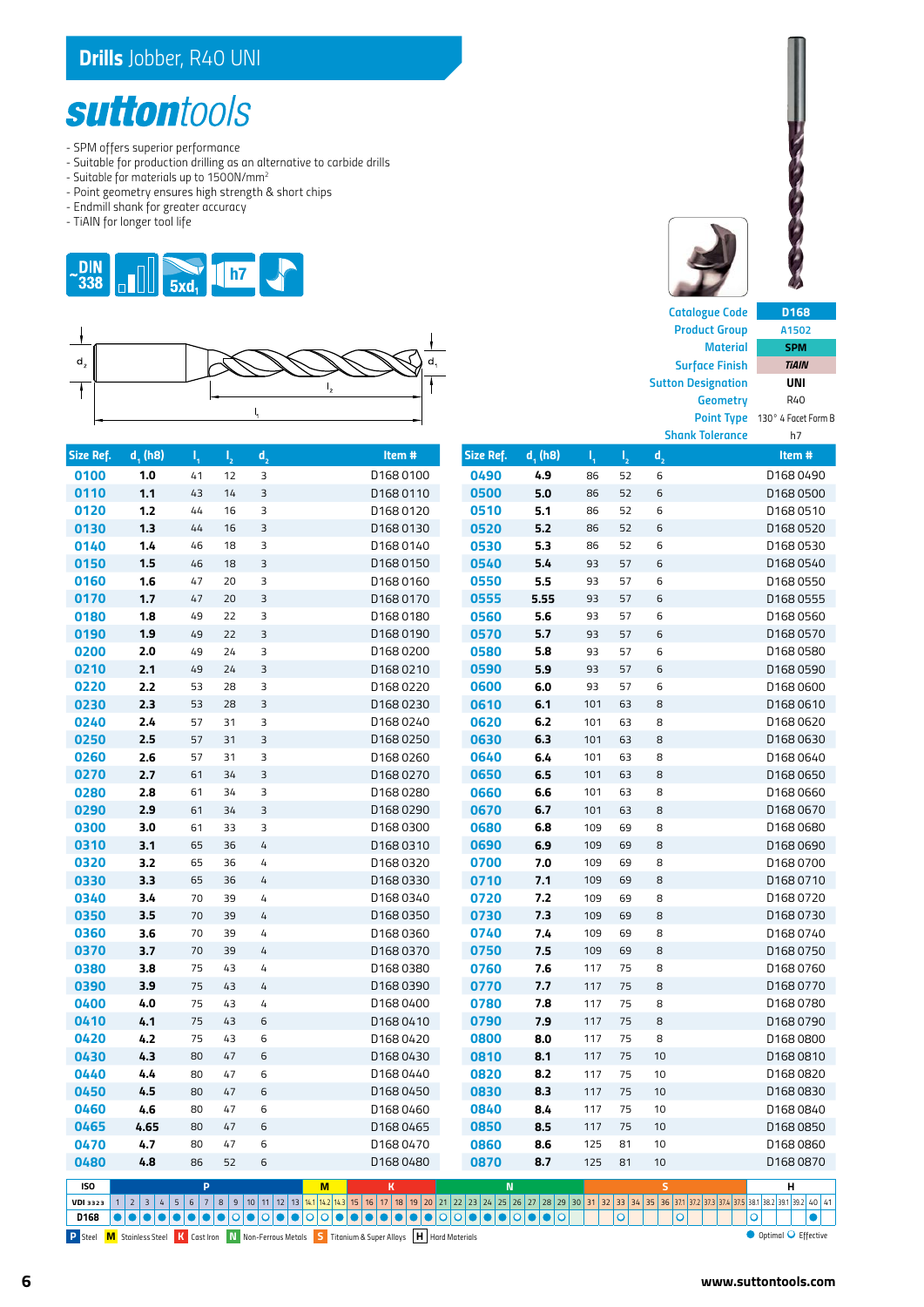- *SPM offers superior performance*
- *Suitable for production drilling as an alternative to carbide drills*
- *Suitable for materials up to 1500N/mm2*
- *Point geometry ensures high strength & short chips*
- *Endmill shank for greater accuracy*
- *TiAlN for longer tool life*





| Size Ref.       | d, (h8)                                    | Ц.  | Ι,  | $\mathbf{d}_{2}$ | Item #                                                                                                  | Size Ref.                           | $d_1(h8)$          | Ī, |
|-----------------|--------------------------------------------|-----|-----|------------------|---------------------------------------------------------------------------------------------------------|-------------------------------------|--------------------|----|
| 0880            | 8.8                                        | 125 | 81  | 10               | D1680880                                                                                                | 1270                                | 12.7               | 15 |
| 0890            | 8.9                                        | 125 | 81  | 10               | D1680890                                                                                                | 1280                                | 12.8               | 15 |
| 0900            | 9.0                                        | 125 | 81  | 10               | D1680900                                                                                                | 1290                                | 12.9               | 15 |
| 0910            | 9.1                                        | 125 | 81  | 10               | D1680910                                                                                                | 1300                                | 13.0               | 15 |
| 0920            | 9.2                                        | 125 | 81  | 10               | D1680920                                                                                                | 1350                                | 13.5               | 16 |
| 0930            | 9.3                                        | 125 | 81  | 10               | D1680930                                                                                                | 1400                                | 14.0               | 16 |
| 0940            | 9.4                                        | 125 | 81  | 10               | D1680940                                                                                                | 1450                                | 14.5               | 16 |
| 0950            | 9.5                                        | 125 | 81  | 10               | D1680950                                                                                                | 1500                                | 15.0               | 16 |
| 0955            | 9.55                                       | 133 | 87  | 10               | D1680955                                                                                                | 1550                                | 15.5               | 17 |
| 0960            | 9.6                                        | 133 | 87  | 10               | D1680960                                                                                                | 1600                                | 16.0               | 17 |
| 0970            | 9.7                                        | 133 | 87  | 10               | D1680970                                                                                                | 1650                                | 16.5               | 18 |
| 0980            | 9.8                                        | 133 | 87  | 10               | D1680980                                                                                                | 1700                                | 17.0               | 18 |
| 0990            | 9.9                                        | 133 | 87  | 10               | D1680990                                                                                                | 1750                                | 17.5               | 19 |
| 1000            | 10.0                                       | 133 | 87  | 10               | D168 1000                                                                                               | 1800                                | 18.0               | 19 |
| 1010            | 10.1                                       | 133 | 87  | 10               | D168 1010                                                                                               | 1850                                | 18.5               | 19 |
| 1020            | 10.2                                       | 133 | 87  | 10               | D168 1020                                                                                               | 1900                                | 19.0               | 19 |
| 1030            | 10.3                                       | 133 | 87  | 10               | D168 1030                                                                                               | 1950                                | 19.5               | 2C |
| 1040            | 10.4                                       | 133 | 87  | 10               | D168 1040                                                                                               | 2000                                | 20.0               | 2C |
| 1050            | 10.5                                       | 133 | 87  | 10               | D168 1050                                                                                               |                                     |                    |    |
| 1060            | 10.6                                       | 133 | 87  | 12               | D168 1060                                                                                               |                                     |                    |    |
| 1070            | 10.7                                       | 142 | 94  | 12               | D168 1070                                                                                               |                                     |                    |    |
| 1080            | 10.8                                       | 142 | 94  | 12               | D168 1080                                                                                               |                                     |                    |    |
| 1090            | 10.9                                       | 142 | 94  | 12               | D168 1090                                                                                               |                                     |                    |    |
| 1100            | 11.0                                       | 142 | 94  | 12               | D168 1100                                                                                               |                                     |                    |    |
| 1110            | 11.1                                       | 142 | 94  | 12               | D168 1110                                                                                               |                                     |                    |    |
| 1120            | 11.2                                       | 142 | 94  | 12               | D168 1120                                                                                               |                                     |                    |    |
| 1130            | 11.3                                       | 142 | 94  | 12               | D168 1130                                                                                               |                                     |                    |    |
| 1140            | 11.4                                       | 142 | 94  | 12               | D168 1140                                                                                               |                                     |                    |    |
| 1150            | 11.5                                       | 142 | 94  | 12               | D168 1150                                                                                               |                                     |                    |    |
| 1160            | 11.6                                       | 142 | 94  | 12               | D168 1160                                                                                               |                                     |                    |    |
| 1170            | 11.7                                       | 142 | 94  | 12               | D168 1170                                                                                               |                                     |                    |    |
| 1180            | 11.8                                       | 142 | 94  | 12               | D168 1180                                                                                               |                                     |                    |    |
| 1190            | 11.9                                       | 151 | 101 | 12               | D168 1190                                                                                               |                                     |                    |    |
| 1200            | 12.0                                       | 151 | 101 | 12               | D168 1200                                                                                               |                                     |                    |    |
| 1210            | 12.1                                       | 151 | 101 | 12               | D168 1210                                                                                               |                                     |                    |    |
| 1220            | 12.2                                       | 151 | 101 | 12               | D168 1220                                                                                               |                                     |                    |    |
| 1230            | 12.3                                       | 151 | 101 | 12               | D168 1230                                                                                               |                                     |                    |    |
| 1240            | 12.4                                       | 151 | 101 | 12               | D168 1240                                                                                               |                                     |                    |    |
| 1250            | 12.5                                       | 151 | 101 | 12<br>12         | D168 1250                                                                                               |                                     |                    |    |
| 1260            | 12.6                                       | 151 | 101 |                  | D168 1260                                                                                               |                                     |                    |    |
| <b>ISO</b>      |                                            | Þ   |     |                  | K<br>M                                                                                                  | N                                   |                    |    |
| <b>VDI 3323</b> |                                            |     |     |                  | 1 2 3 4 5 6 7 8 9 10 11 12 13 14 14 14 15 16 17 18 19 20 21 22 23 24 25 26 27 28 29 30 31               |                                     |                    |    |
| D168            | $\bullet$<br>$\bullet\bullet$<br>$\bullet$ |     |     |                  | $  \bullet   \circ   \circ   \bullet  $<br>$\bullet\bullet$<br>$\bullet$<br>$\bullet$<br>$\bullet$      | $\bullet$ $\circ$ $\circ$ $\bullet$ | $\circ$<br>$\circ$ |    |
|                 |                                            |     |     |                  | P Steel M Stainless Steel K Cast Iron N Non-Ferrous Metals S Titanium & Super Alloys H   Hard Materials |                                     |                    |    |





*Catalogue Code D168 Product Group A1502 Material* **SPM** *Surface Finish TiAlN Sutton Designation UNI Geometry R40 Point Type 130° 4 Facet Form B*

*Shank Tolerance h7*

| <b>Size Ref.</b> | $d_1(h8)$ | Ι,  | I,  | d, | Item#                 |
|------------------|-----------|-----|-----|----|-----------------------|
| 1270             | 12.7      | 151 | 101 | 12 | D <sub>168</sub> 1270 |
| 1280             | 12.8      | 151 | 101 | 12 | D <sub>168</sub> 1280 |
| 1290             | 12.9      | 151 | 101 | 12 | D <sub>168</sub> 1290 |
| 1300             | 13.0      | 151 | 101 | 12 | D <sub>168</sub> 1300 |
| 1350             | 13.5      | 160 | 108 | 16 | D168 1350             |
| 1400             | 14.0      | 160 | 108 | 16 | D168 1400             |
| 1450             | 14.5      | 169 | 114 | 16 | D <sub>168</sub> 1450 |
| 1500             | 15.0      | 169 | 114 | 16 | D <sub>168</sub> 1500 |
| 1550             | 15.5      | 178 | 120 | 16 | D <sub>168</sub> 1550 |
| 1600             | 16.0      | 178 | 120 | 16 | D <sub>168</sub> 1600 |
| 1650             | 16.5      | 184 | 125 | 20 | D <sub>168</sub> 1650 |
| 1700             | 17.0      | 184 | 125 | 20 | D <sub>168</sub> 1700 |
| 1750             | 17.5      | 191 | 130 | 20 | D <sub>168</sub> 1750 |
| 1800             | 18.0      | 191 | 130 | 20 | D168 1800             |
| 1850             | 18.5      | 198 | 135 | 20 | D <sub>168</sub> 1850 |
| 1900             | 19.0      | 198 | 135 | 20 | D <sub>168</sub> 1900 |
| 1950             | 19.5      | 205 | 140 | 20 | D <sub>168</sub> 1950 |
| 2000             | 20.0      | 205 | 140 | 20 | D <sub>168</sub> 2000 |

• *Optimal* • *Effective*

**H**

• *<sup>41</sup>*

• *38.1*

**S**

 *<sup>34</sup> <sup>35</sup> <sup>36</sup> 37.1 37.2 37.3 37.4 37.5 38.2 39.1 39.2*  $\overline{\Omega}$ 

  $\overline{c}$